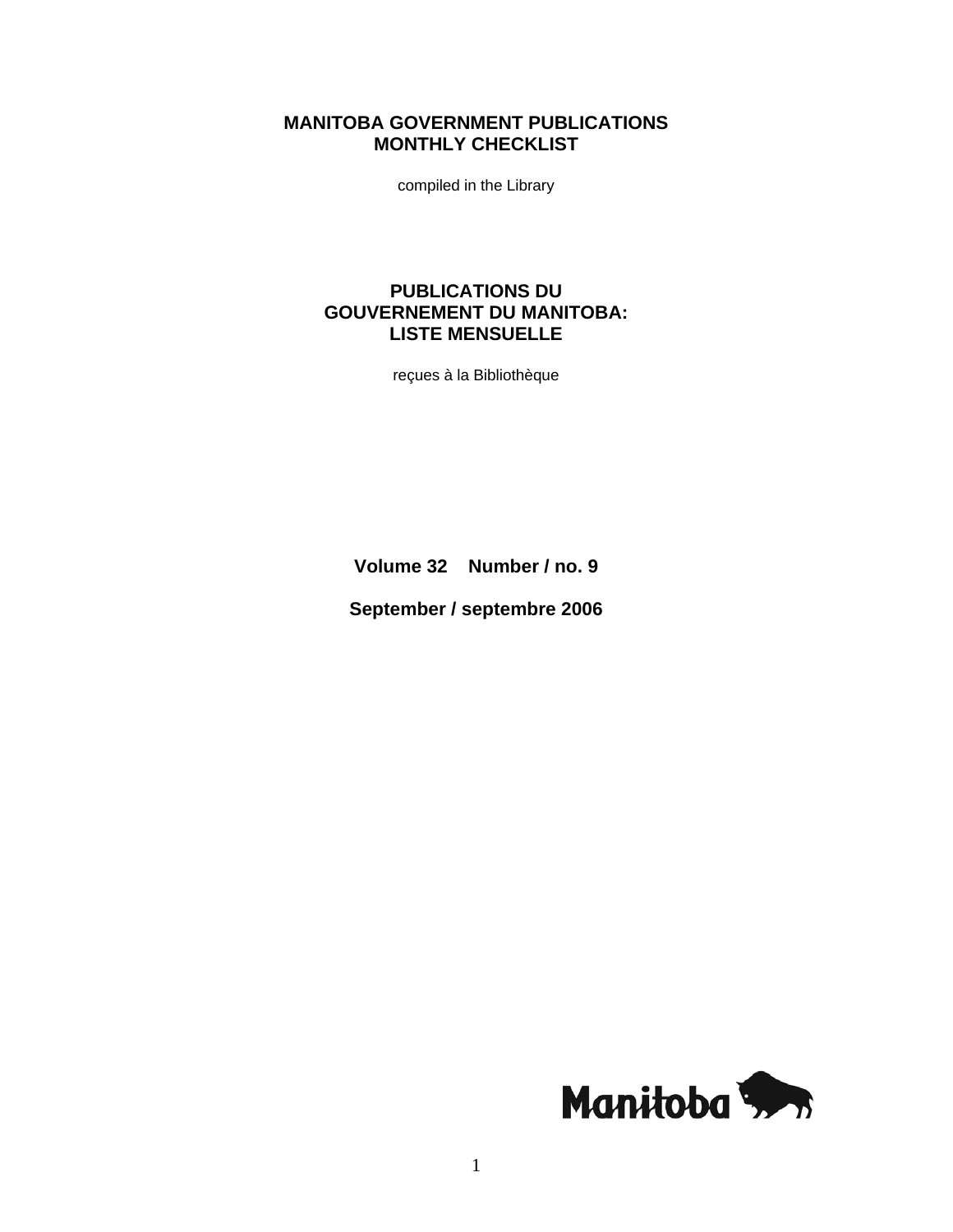#### **NOTE**

The **Checklist** includes Manitoba government publications received during the month by the Legislative library of Manitoba.

Departments with their branches and subdivisions, as well as boards, committees and other agencies are listed in alphabetical order under the Minister to whom they report. **All publications are listed under the issuing body.** 

Orders for items marked with an asterisk should be sent to Statutory Publications, 200 Vaughan Street, Winnipeg MB R3C 1T5. Requests for other items should be directed to the issuing department or agency. Titles marked "Limited Distribution" are produced in limited quantities, or for a particular user group. For all titles listed, orders should be sent promptly as supplies may be quickly exhausted.

For information about agency or department addresses, please contact Manitoba Government Inquiry, 710 – 155 Carlton Street, Winnipeg MB R3C 3H8. Locally, phone 945-3744. Within Manitoba, phone 1-866-626-4862. Or, consult the Manitoba Government Telephone Directory, available for purchase from Statutory Publications.

Items listed in the **Manitoba Government Publications Monthly Checklist** are available for consultation at the Legislative Library of Manitoba, 200 Vaughan Street, Winnipeg. Most titles are available for circulation to government personnel, or for interlibrary loan at 945-4330.

For information on the **Checklist** contact:

Government Publications Legislative Library of Manitoba Manitoba Culture Heritage and Tourism Room 100, 200 Vaughan Street Winnipeg MB R3C 1T5 Tel. (204) 945-7022 Fax (204) 948-1312

The current issue of the **Checklist** is posted on the Internet at: [http://www.gov.mb.ca/chc/leg-lib/checklist.html](https://www.gov.mb.ca/chc/leg-lib/checklist.html)

#### **AVIS**

La liste que voici inclut les publications du Gouvernement du Manitoba que Bibliothèque de l'Assemblée législative a reçues au cours du mois.

Vous trouverez, en ordre alphabétique, les différents ministères provinciaux ainsi que les directions et subdivisions qui les composent et les divers comités, commissions et organismes qui en dépendent. Chaque publication est décrite sous le nom de la source dont elle émane.

Envoyez toute demande de document au ministère ou à l'organisme qui l'a produit, sauf s'il s'agit d'une publication dont le nom est accompagné d'un astérisque, en lequel cas il faut passer commande auprès des Publications officielles, 200, rue Vaughan, Winnipeg, R3C 1T5. La mention "Tirage limité" indique qu'un document a été produit à un nombre réduit d'exemplaires ou à l'intention d'un groupe particulier de lecteurs. Commandez sans tarder, car les réserves peuvent s'envoler rapidement.

Pour connaître l'adresse d'un ministère ou d'un organisme, communiquez avec le Service de renseignements au public, 710 – 155 rue Carlton, Winnipeg, R3C 3H8 (à Winnipeg téléphonez au 945-3744; ailleurs au Manitoba, composez, sans frais, le 1-866-626-4862). Vous pouvez également consulter l'annuaire gouvernemental (Manitoba Government Telephone Directory) qu'il est possible de se procurer aux Publications officielles.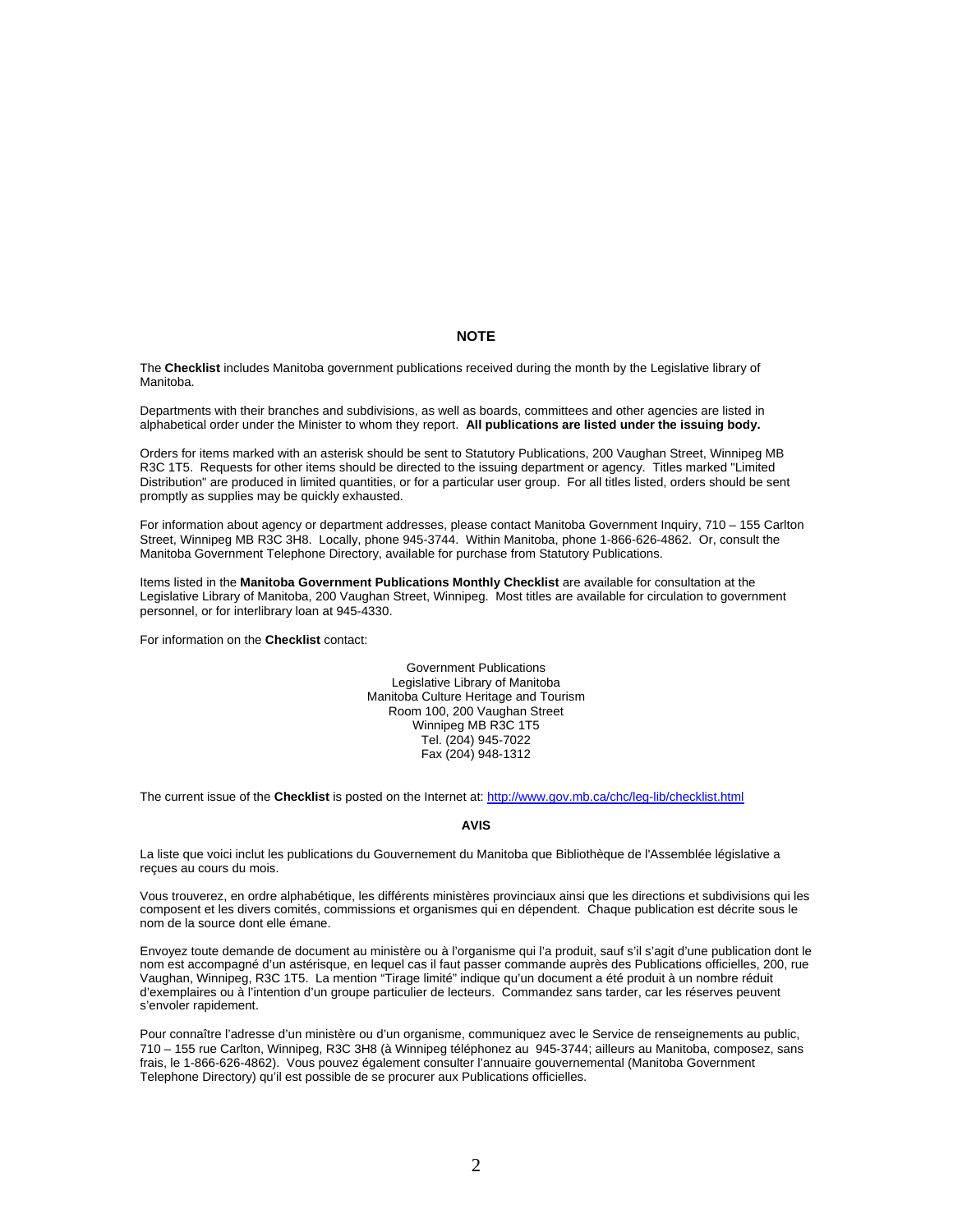Toutes les publications de la liste peuvent être consultées à la Bibliothèque de l'Assemblée législative du Manitoba, 200 rue Vaughan, bureau 100, Winnipeg. De plus, la plupart des documents peuvent être mis en circulation au sein de la fonction publique ou être prêtés à une autre bibliothèque (veuillez téléphoner au 945-4330) Pour recevoir des renseignements supplémentaires, veuillez téléphoner au (204) 945-7022, ou par télécopieur au (204) 948-1312.

Le numéro courant de la Liste mensuelle est affichée sur Internet: [http://www.gov.mb.ca/chc/leg-lib/checklist.fr.html](https://www.gov.mb.ca/chc/leg-lib/checklist.fr.html)

#### **MANITOBA GOVERNMENT PUBLICATIONS / PUBLICATIONS DU GOUVERNEMENT DU MANITOBA September / septembre 2006**

#### *\*\*Monthly Checklist* **URLs**

 If the most current edition of a publication is available on the Internet, a URL is provided in the *Monthly Checklist* for that specific title and edition. Otherwise, the URL links only to the index page of a departmental or agency Web site where previous editions of the publication are found. The user is encouraged to refer back periodically to the index page until the most recent edition is posted there.

#### **\*\*Adresses URL dans la** *Liste mensuelle*

Si l'édition la plus récente d'une publication est disponible sur Internet, une adresse URL est fournie dans la *Liste mensuelle* pour le titre et l'édition spécifiques. Dans le cas contraire, l'adresse URL renvoie uniquement à la page d'index d'un ministère ou d'une agence ministérielle où l'on retrouve des éditions antérieures de la publication. L'usager devrait consulter régulièrement la page d'index jusqu'à ce que l'édition la plus récente y soit affichée.

#### **OFFICIAL PUBLICATIONS / PUBLICATIONS OFFICIELLES**

\*The Manitoba gazette : part I, proclamations and government notices = Gazette du Manitoba : partie I, proclamations et avis du gouvernement. [No. 1] (1871)- . **CURRENT ED**.: Vol. 135, no. 35-39 (September 2-30, 2006).

\*The Manitoba gazette : part II, regulations = Gazette du Manitoba : partie II, règlements. [No. 1]  $(1871) -$ .

**CURRENT ED**.: Vol. 135, no. 35-39. (September 2-30, 2006). Subscription: \$83.55 part I and part II; \$55.70 part I or part II.

#### **Legislative Assembly / Assemblée législative**

Votes and proceedings = Procès verbal. 19-- - . **CURRENT ED.:** June 1-13, 2006.  $(38<sup>th</sup>$  Legislature,  $4<sup>th</sup>$  Session 2006) (Not for distribution) [http://www.gov.mb.ca/legislature/house\\_biz/4th-38th/4th-38th.html](https://www.gov.mb.ca/legislature/house_biz/4th-38th/4th-38th.html)

#### **Standing Committees**

Standing Committee on Agriculture and Food [Proceedings]. 2006- . **CURRENT ED**.: Vol. 57, no. 1 (June 5, 2006). (Not for distribution) [http://www.gov.mb.ca/legislature/hansard/4th-38th/indexssc.html](https://www.gov.mb.ca/legislature/hansard/4th-38th/indexssc.html)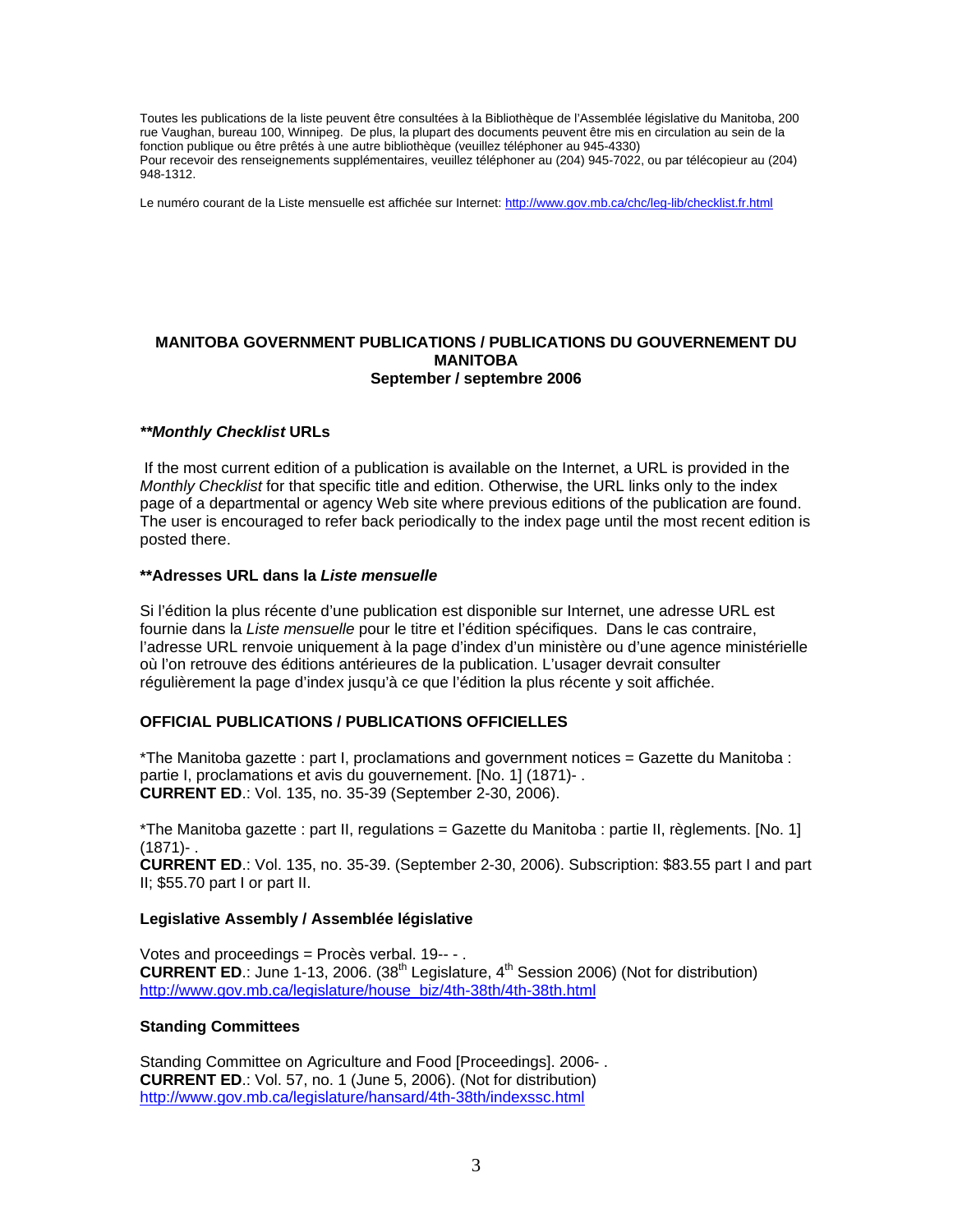Standing Committee on Legislative Affairs [Proceedings]. 2003- . [http://www.gov.mb.ca/legislature/hansard/4th-38th/indexssc.html](https://www.gov.mb.ca/legislature/hansard/4th-38th/indexssc.html) **CURRENT ED**.: Vol. 57, no. 1-6 (November 28, 2005 – June 5, 2006). (Not for distribution)

Standing Committee on Social and Economic Development [Proceedings]. 2003- . **CURRENT ED**.: Vol. 57, no. 5-13 (November 23, 2005 – June 12, 2006) (Not for distribution) [http://www.gov.mb.ca/legislature/hansard/4th-38th/indexssc.html](https://www.gov.mb.ca/legislature/hansard/4th-38th/indexssc.html)

### **ABORIGINAL AND NORTHERN AFFAIRS / AFFAIRES AUTOCHTONES ET DU NORD**

Annual report. Manitoba Aboriginal and Northern Affairs. Winnipeg: Manitoba Aboriginal and Northern Affairs, 1999- **CURRENT ED**.: 2005/06. [http://www.gov.mb.ca/ana/publications/annual\\_report/ana\\_annual\\_rpt\\_2005\\_2006.pdf](https://www.gov.mb.ca/ana/publications/annual_report/ana_annual_rpt_2005_2006.pdf)

Community contact : for and about local government development. Winnipeg: Manitoba Aboriginal and Northern Affairs, 2001. [http://www.gov.mb.ca/ana/news/newsletters/index.html](https://www.gov.mb.ca/ana/news/newsletters/index.html)

### **Aboriginal Affairs Secretariat / Secrétariat aux affaires autochtones**

Les autochtones au Manitoba / par Bruce Hallett ; pour la recherche de Nancy Thornton, de Myrna Nemeth.

Winnipeg: Human Resources Development, 2006. 108 Pages. Disponible en anglais sous le titre: Aboriginal People in Manitoba. Disponsible à: Service Canada, Guichet unique pour les Autochtones, 181 avenue Higgins, pièce 100, Winnipeg (Manitoba) R3B 3G1 **COURANTE ED**.:2006 ISBN: 0662317068

<http://www1.servicecanada.gc.ca/fr/mb/autochtones/autochtones.pdf>

### **AGRICULTURE, FOOD AND RURAL INITIATIVES / AGRICULTURE, ALIMENTATION ET INITIATIVES RURALES**

### **Administrative and Accounting Services**

Annual report, Manitoba Agriculture, Food and Rural Initiatives. Winnipeg: Manitoba Agriculture, Food and Rural Initiatives, 2003. **CURRENT ED**.: 2005/06. [http://www.gov.mb.ca/agriculture/programs/annual2004-2005/aaa25s05.html](https://www.gov.mb.ca/agriculture/programs/annual2004-2005/aaa25s05.html)

### **Cooperative Loans and Loans Guarantee Board**

Annual report, Manitoba Co-operative Loans and Loans Guarantee Board. Winnipeg: Co-operative Loans and Loans Guarantee Board, 1972- Text in English and French. **CURRENT ED**.: 2005/06.

### **Cooperative Promotion Board**

Annual report, Manitoba Cooperative Promotion Board. Winnipeg: Manitoba Cooperative Promotion, 1937- Text in English and French. **CURRENT ED**.: 2005/06.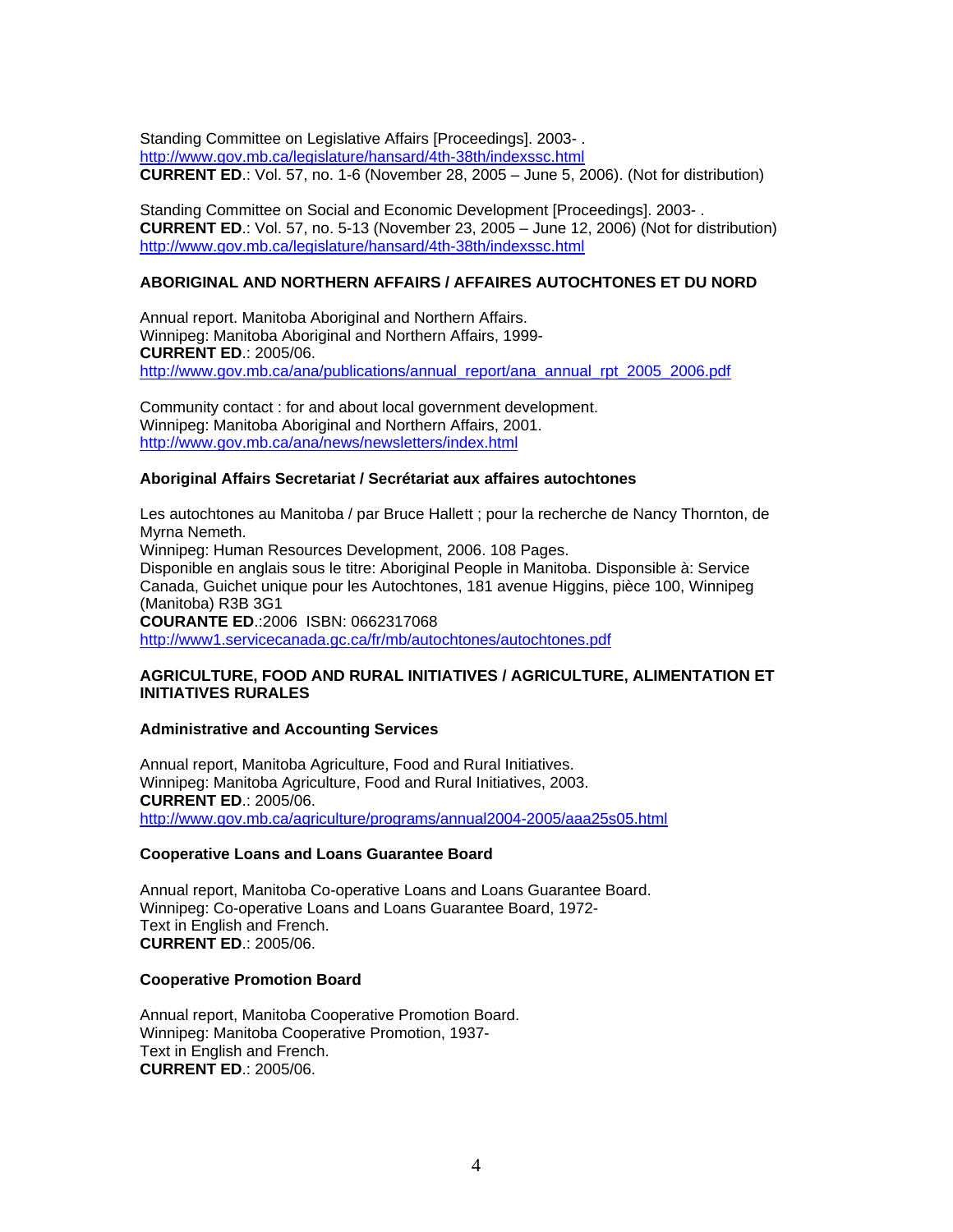### **Food Development Centre**

Annual report, Manitoba Food Development Centre. Winnipeg: Manitoba Rural Development, 1997- **CURRENT ED**.: 2005/06. [http://www.gov.mb.ca/agriculture/fdc/pdf/20042005annualreport.pdf](https://www.gov.mb.ca/agriculture/fdc/pdf/20042005annualreport.pdf)

### **Knowledge Management**

Agriculture statistics. Winnipeg: Economics Branch, Manitoba Agriculture, 1979- Each issue gives statistics on a different subject: livestock, crops, farm cash receipts, etc. **CURRENT ED**.: Manitoba agricultural financial statistics, 2003R. [http://www.gov.mb.ca/agriculture/statistics/index.html](https://www.gov.mb.ca/agriculture/statistics/index.html)

Manitoba agriculture yearbook. Winnipeg: Manitoba Agriculture,1982- **CURRENT ED**.: 2004. [http://www.gov.mb.ca/agriculture/statistics/yearbook2004/2004version.pdf](https://www.gov.mb.ca/agriculture/statistics/yearbook2004/2004version.pdf) 

### **Manitoba Crop Insurance Corporation**

Annual report, Manitoba Agricultural Services Corporation. Winnipeg: Manitoba Agricultural Services, 2005- On September 1, 2005 the Manitoba Crop Insurance Corporation merged with the to form the Manitoba Agricultural Services Corporation. **CURRENT ED**.: 2005/06

### **CIVIL SERVICE COMMISSION / [COMMISSION DE LA FONCTION PUBLIQUE](https://www.gov.mb.ca/csc/index.fr.html)**

### **Executive Office**

Annual report, Manitoba Civil Service Commission. Winnipeg: Civil Service Commission,1918- Some text in French beginning 2002/03. **CURRENT ED**.: 2005/06. [http://www.gov.mb.ca/csc/pdf/annualrpt.pdf](https://www.gov.mb.ca/csc/pdf/annualrpt.pdf)

### **Organization and Staff Development Agency**

Annual report, Manitoba Organization and Staff Development Agency. Winnipeg: Manitoba Civil Service Commission, 1995. Also published in French under title: Rapport annuel. **CURRENT ED**.: 2005/06. [http://www.gov.mb.ca/csc/osd/annualreport/index.html](https://www.gov.mb.ca/csc/osd/annualreport/index.html)

## **CULTURE, HERITAGE AND TOURISM / [CULTURE, PATRIMONIE ET TOURISME](https://www.gov.mb.ca/chc/index.fr.html)**

### **Administration and Finance**

Annual report, Manitoba Culture, Heritage and Tourism. Winnipeg: Manitoba Culture, Heritage and Tourism, 1999. Text in English and French. **CURRENT ED**.: 2005/06. [http://www.gov.mb.ca/chc/ar/index.html](https://www.gov.mb.ca/chc/ar/index.html)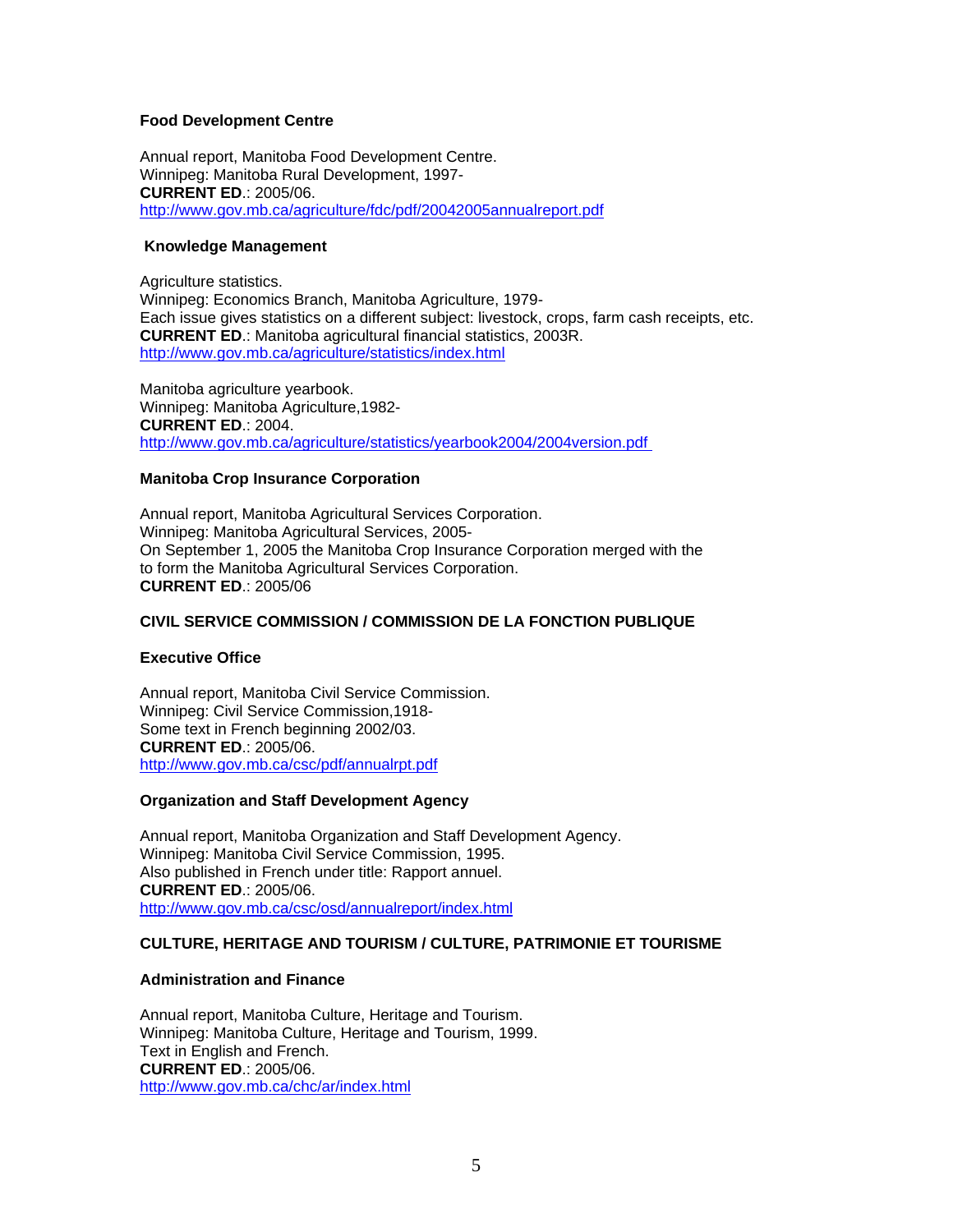### **Legislative Library**

Selected new titles : recent additions to the Library collection. Winnipeg: Manitoba Legislative Library, 1984- **CURRENT ED**.: July/August 2006. [http://www.gov.mb.ca/chc/leg-lib/esnt.html](https://www.gov.mb.ca/chc/leg-lib/esnt.html)

### **Manitoba Centennial Centre Corporation / Société du Centre du centenaire du Manitoba**

Annual report, Manitoba Centennial Centre Corporation. Winnipeg: Manitoba Centennial Centre Corporation, 1969- Also published in French beginning 2002/03 under title: Rapport annuel. **CURRENT ED**.: 2005/06

Rapport annuel, Societe du Centre du centenaire du Manitoba. Winnipeg: la Societe, 2003- Aussi publie en anglais sous le titre: Annuel report. **ED. RECENTE**: 2005/06.

### **Sport**

Annual report, Manitoba Sport. Winnipeg: Manitoba Sport, 1996- Text in English and French for some years. **CURRENT ED**.: 2005/06.

#### **Travel Manitoba**

Annual report, Travel Manitoba. Winnipeg: Travel Manitoba, 2005- **CURRENT ED**.: 2005/06

### **EDUCATION CITIZENSHIP AND YOUTH / ÉDUCATION, CITOYENNETÉ ET JEUNESSE**

### **Safe Schools Manitoba / Sécurité à l'école Manitoba**

Every day, bullying hurts another child : learn how you can help stop bullying. Winnipeg: Manitoba Education Citizenship and Youth, 2006. 8 pages. Also published in French under title: Chaque jour, les enfants sont victimes d'intimidation

Chaque jour, les enfants sont victimes d'intimidation : apprenez comment vous pouvez faire cesser l'intimidation. Winnipeg : [Éducation, Citoyenneté et Jeunesse](http://www.edu.gov.mb.ca/indexfr.html), 2006. 8 pages. Aussi publié en anglais sous le titre: Every day, bullying hurts another child.

### **ENERGY, SCIENCE AND TECHNOLOGY**

### **Administration and Finance**

Annual report, Manitoba Energy, Science and Technology. Winnipeg: Manitoba Energy, Science and Technology, 2002- The Dept. was established in Sept., 2002. **CURRENT ED**.: 2005/06. [http://www.gov.mb.ca/est/pdfs/corporate/annual\\_report\\_05\\_06.pdf](https://www.gov.mb.ca/est/pdfs/corporate/annual_report_05_06.pdf)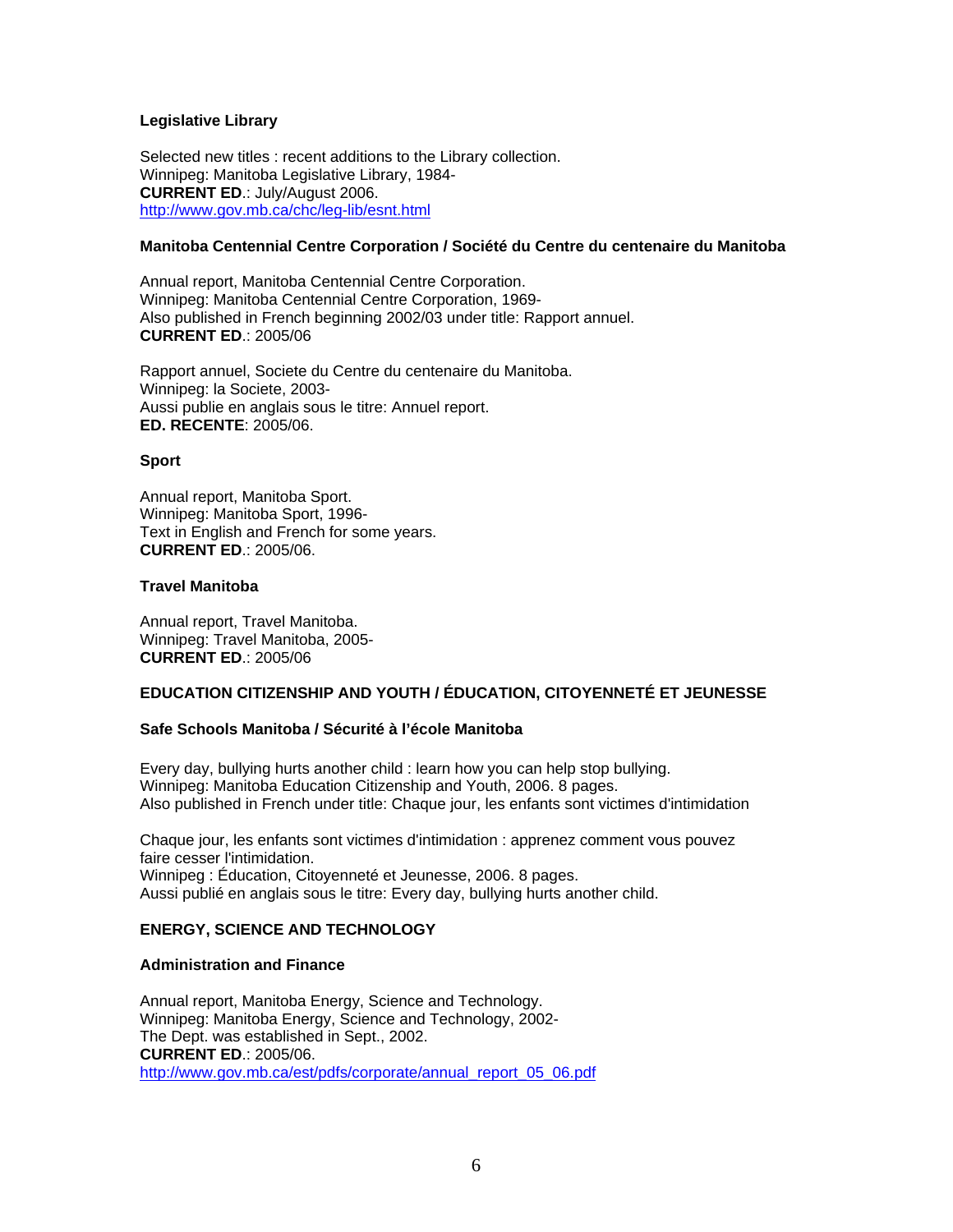### **Industrial Technology Centre**

Annual report, Manitoba Industrial Technology Centre. Winnipeg: Manitoba Industry, Trade and Technology Centre, 1997- **CURRENT ED**.: 2005/06. <http://www.itc.mb.ca/downloads/AnnualReport2006.pdf>

### **Manitoba Education Research and Learning Information Networks (M.E.R.L.I.N.)**

Annual report, Manitoba Education, Research & Learning Information Networks. Winnipeg: Manitoba Education and Training, 1995. **CURRENT ED**.: 2005/06. [http://www.merlin.mb.ca/about/pdf/reports/MERLIN\\_Annual%20Report%202006.pdf](http://www.merlin.mb.ca/about/pdf/reports/MERLIN_Annual%20Report%202006.pdf)

### **Manitoba Health Research Council**

Annual report, Manitoba Health Research Council. Winnipeg: Manitoba Health Research Council, 1983. **CURRENT ED**.: 2005/06.

## **FAMILY SERVICES AND HOUSING / SERVICES À LA FAMILLE ET LOGEMENT**

### **Social Services Appeal Board**

Annual report, Manitoba Social Services Appeal Board. Winnipeg: Manitoba Family Services and Housing, 2003- Text in English and French. **CURRENT ED**.: 2005/06. [http://www.gov.mb.ca/fs/ssab/annual\\_reports.html](https://www.gov.mb.ca/fs/ssab/annual_reports.html)

## **FINANCE / FINANCES**

### **Administration and Finance**

Annual report, Manitoba Finance. Winnipeg: Manitoba Finance,1987- Related documents: Manitoba budget; Estimates of expenditure ... **CURRENT ED**.: 2005/06. [http://www.gov.mb.ca/finance/annualrep/2004\\_05/finance.pdf](https://www.gov.mb.ca/finance/annualrep/2004_05/finance.pdf)

### **Companies Office**

Annual report, Manitoba Companies Office. Winnipeg: Manitoba Consumer and Corporate Affairs, 1997- **CURRENT ED**.: 2005/06.

### **Manitoba Securities Commission**

Annual report, Manitoba Securities Commission. Winnipeg: Manitoba Consumer and Corporate Affairs, 1999. **CURRENT ED**.: 2005/06. [http://www.msc.gov.mb.ca/about\\_msc/about\\_annual.html](http://www.msc.gov.mb.ca/about_msc/about_annual.html)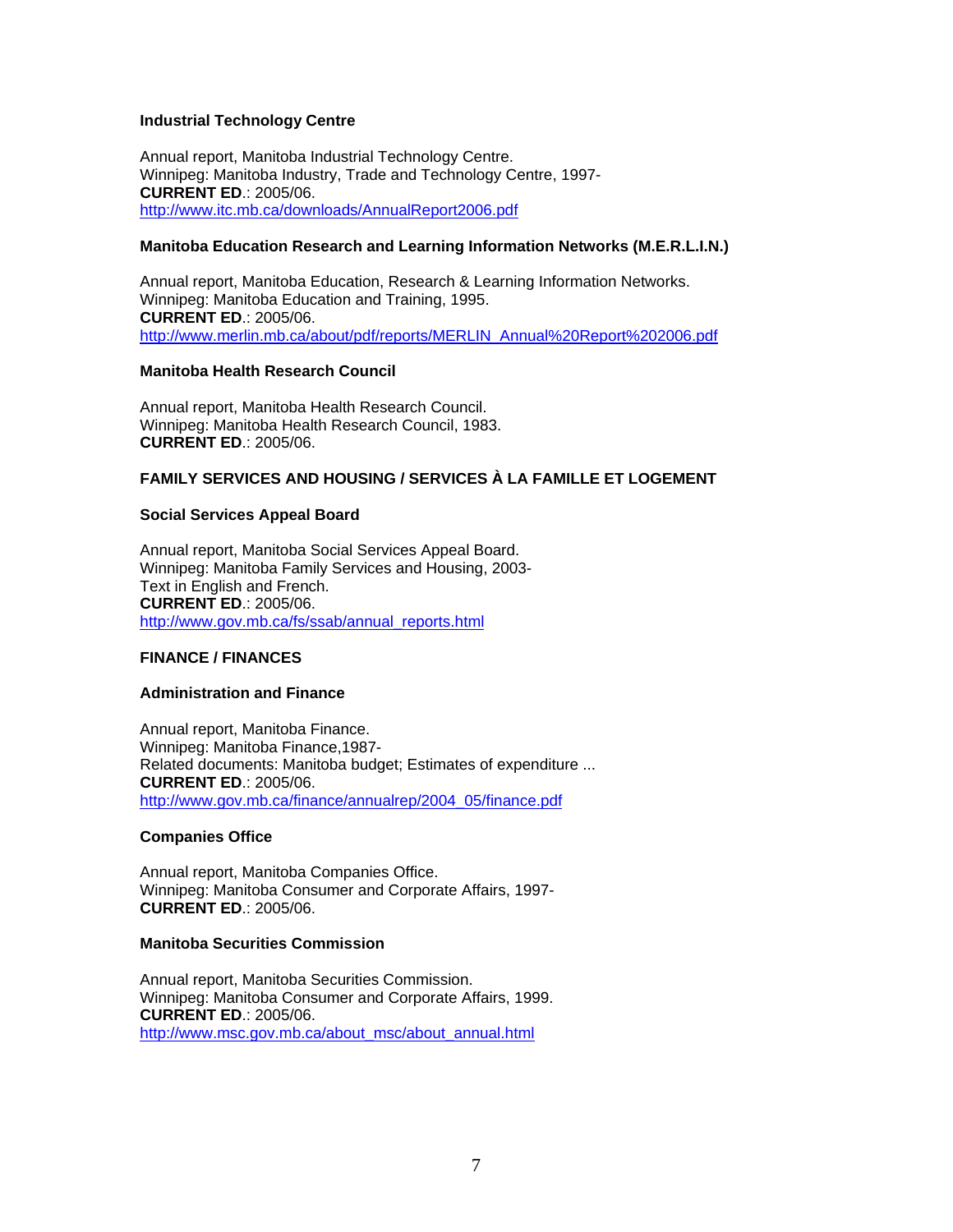### **Property Registry / Office d'enregistrement des titres et des instruments**

Annual report, Manitoba Property Registry. Winnipeg: Manitoba Consumer and Corporate Affairs, Text in English and French beginning with 2000/01 ed. **CURRENT ED**.: 2005/06. [http://www.gov.mb.ca/tpr/ar\\_index.html](https://www.gov.mb.ca/tpr/ar_index.html)

### **Public Utilities Board**

Annual report, Manitoba Public Utilities Board. Winnipeg: Manitoba Public Utilities Board, 1960- **CURRENT ED**.: 2005/06. <http://www.pub.gov.mb.ca/pdf/reports/2004.pdf>

### **Residential Tenancies Branch**

Annual report, Manitoba Residential Tenancies Branch. Winnipeg: Manitoba Consumer and Corporate Affairs, 1992- **CURRENT ED**.: 2005.

### **Residential Tenancies Commission**

Annual report, Manitoba Residential Tenancies Commission. Winnipeg: Manitoba Consumer and Corporate Affairs, 1993. **CURRENT ED**.: 2005. [http://www.gov.mb.ca/finance/cca/rtb/annual\\_reports/annrptcombined05.pdf](https://www.gov.mb.ca/finance/cca/rtb/annual_reports/annrptcombined05.pdf)

### **Special Operating Agencies Financing Authority**

Annual report, Manitoba Special Operating Agencies Financing Authority. Winnipeg: Manitoba Finance,1993- **CURRENT ED**.: 2005/06.

### **Superintendent of Insurance**

Annual report of the Superintendent of Insurance. Winnipeg: Manitoba Treasury Dept.,1906- **CURRENT ED**.: 2005.

### **Treasury Board Secretariat**

Annual report, Manitoba employee pensions and other costs. Winnipeg: Manitoba Finance, 2000- **CURRENT ED**.: 2005/06.

Annual report, Manitoba enabling appropriations. Winnipeg: Manitoba Finance, 1996- **CURRENT ED**.: 2005/06.

### **Vital Statistics Agency**

Annual report, Manitoba Vital Statistics Agency. Winnipeg: Manitoba Consumer and Corporate Affairs, **CURRENT ED**.: 2005/06. [http://web2.gov.mb.ca/cca/vital/pdf/2005\\_VS\\_Annual\\_Report\\_en.pdf](https://web2.gov.mb.ca/cca/vital/pdf/2005_VS_Annual_Report_en.pdf)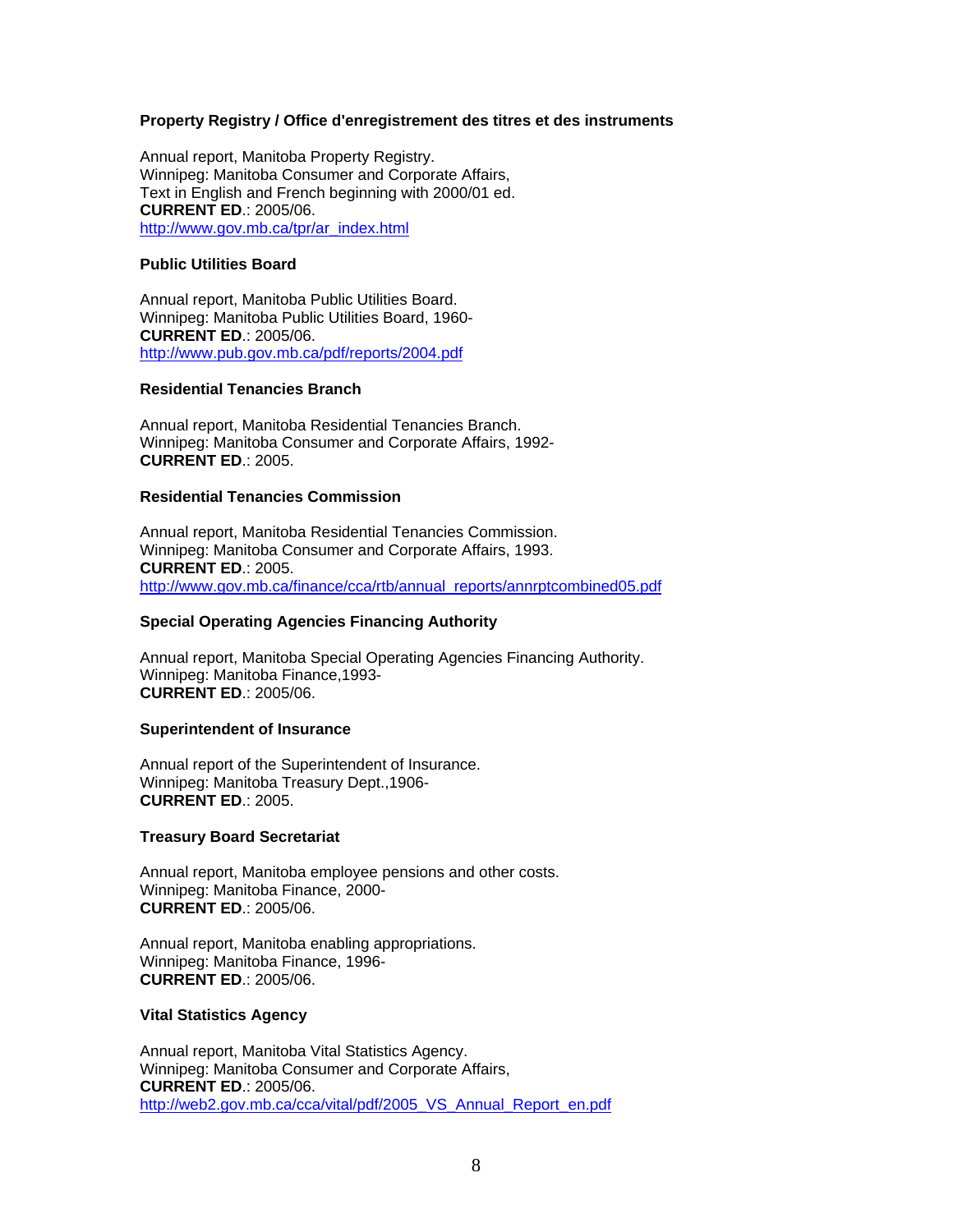### **HEALTH / SANTÉ**

#### **Health Information Management**

Annual statistics, Manitoba Health. Winnipeg: Manitoba Health, 1993- **CURRENT ED**.: 2004/05. [http://www.gov.mb.ca/health/annstats/200405/index.html](https://www.gov.mb.ca/health/annstats/200405/index.html)

### **INDUSTRY, ECONOMIC DEVELOPMENT AND MINES / [INDUSTRIE, DÉVELOPPEMENT](https://www.gov.mb.ca/iedm/index.fr.html)  [ÉCONOMIQUE ET MINES](https://www.gov.mb.ca/iedm/index.fr.html)**

#### **Geological Survey**

Geology of the Thompson Bay-Persian Lake area, North Arm, Athapapuskow Lake, Manitoba (NTS 63K12NE) / by D. E. Prouse. Winnipeg: Manitoba Industry, Economic Development and Mines, 2006. vi, 17 p. :ill., + 1 map (76 x 120 cm.). Geoscientific report (Manitoba. Industry, Economic Development and Mines) GR2006-1

### **Petroleum Branch**

Weekly well activity report : petroleum industry activity report. Winnipeg: Petroleum and Energy Branch, 1979- **CURRENT ED's**.: September 5th, 11th, and 18th, 2006. [http://www.gov.mb.ca/itm/petroleum/wwar/index.html](https://www.gov.mb.ca/itm/petroleum/wwar/index.html)

### **JUSTICE / JUSTICE**

### **Manitoba Human Rights Commission / Commission des droits de la personne du Manitoba**

Connexions. Winnipeg : la Commission des droits de la Aussi publie en anglais sous le titre: MHR connections. **ÉD. RÉCENTE**.: Vol. 6 no. 7-8 (été 2006). [http://www.gov.mb.ca/hrc/francais/publications/bulletin/index.html](https://www.gov.mb.ca/hrc/francais/publications/bulletin/index.html)

MHR connections. Winnipeg: Manitoba Human Rights Commission, 2001. Also published in French under title: Connexions. **CURRENT ED**.: Vol. 6 no. 5 (May 2006). [http://www.gov.mb.ca/hrc/english/publications/newsletter/](https://www.gov.mb.ca/hrc/english/publications/newsletter/)

### **LABOUR AND IMMIGRATION / TRAVAIL ET DE L'IMMIGRATION**

### **Labour Management Services**

Annual report, Manitoba Labour and Immigration. Winnipeg: Manitoba Labour and Immigration, 2000. Text in English and French. **CURRENT ED**.: 2005/06. [http://www.gov.mb.ca/labour/annualreports/annualreport.html](https://www.gov.mb.ca/labour/annualreports/annualreport.html)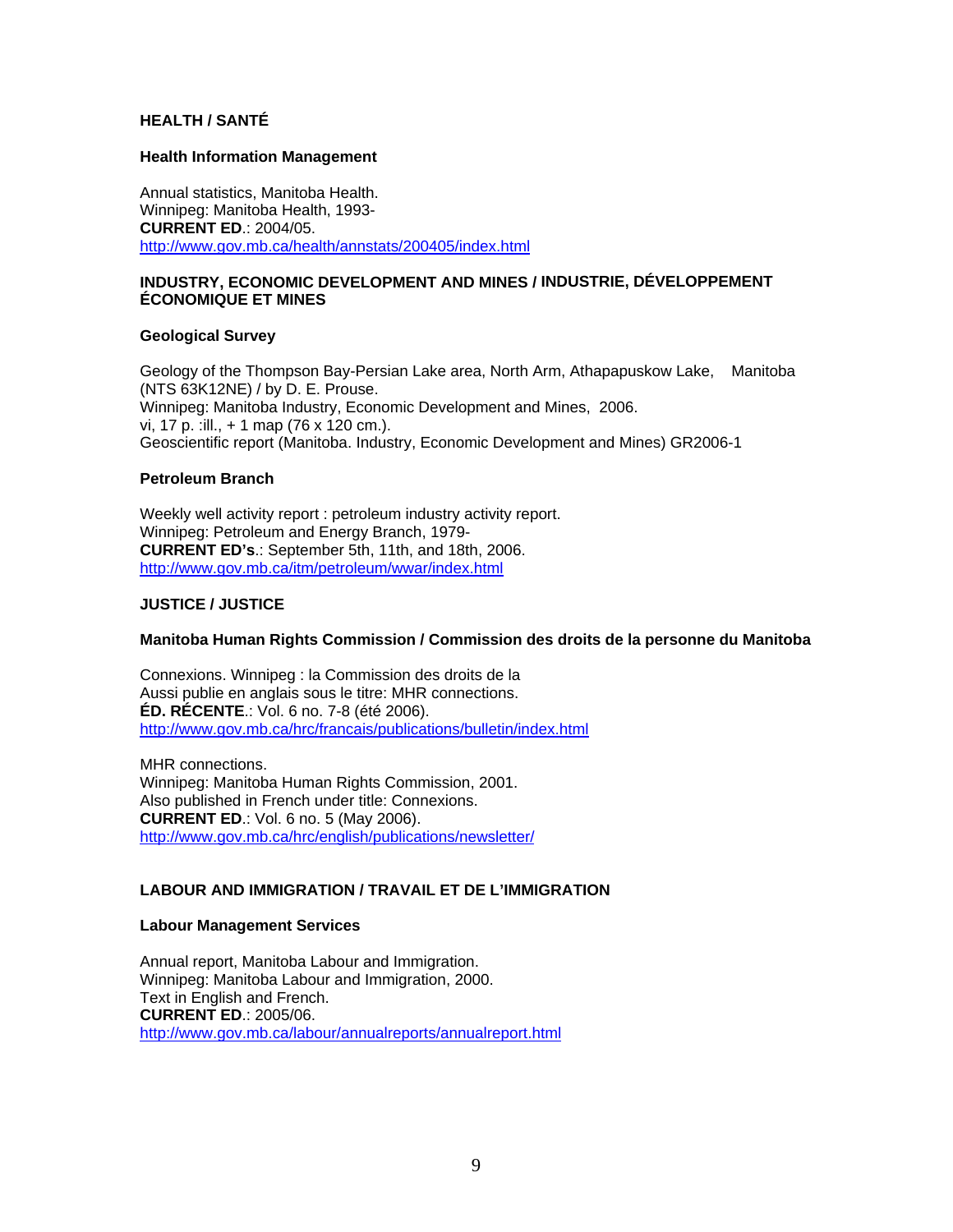#### **Manitoba Women's Advisory Council**

Annual report, Manitoba Women's Advisory Council. Winnipeg: Manitoba Women's Advisory Council, 1992. Text in English and French. **CURRENT ED**.: 2005/06. [http://www.mwac.mb.ca/docs/annualreport\\_03\\_04.pdf](http://www.mwac.mb.ca/docs/annualreport_03_04.pdf)

Council currents. Winnipeg: Manitoba Women's Advisory Council, 2000- **CURRENT ED**.: September 22, 2006

### **MANITOBA BUREAU OF STATISTICS / BUREAU DE STATISTIQUES DU MANITOBA**

Consumer price index report Winnipeg: Manitoba Bureau of Statistics,1987- **CURRENT ED**.: August 2006.

Quarterly population statistics report. Winnipeg: Manitoba Bureau of Statistics, 1987- **CURRENT ED**.: July 2006

Labour force statistics report. Winnipeg: Manitoba Bureau of Statistics, 1987- **CURRENT ED**.: August 2006.

Summary of current economic indicators. Winnipeg: Manitoba Bureau of Statistics,1987- **CURRENT ED.**: August 2006.

Quarterly economic summary. Winnipeg: Manitoba Bureau of Statistics, 1987- Related document: Manitoba quarterly economic summary **CURRENT ED**.: Vol. 22, no. 2. Issued September 18, 2006.

Annual population statistics report. Winnipeg: Manitoba Bureau of Statistics, 1987- **CURRENT ED**.: July 2006. (released September 27, 2006)

### **SENIORS AND HEALTHY AGING SECRETARIAT / SECRETARIAT DU MIEUX-ETRE DES PERSONNES AGÉES ET DU VIEILLISSEMENT EN SANTÉ**

Annual report, Manitoba Seniors and Healthy Aging Secretariat. Winnipeg: Manitoba Seniors and Healthy Aging Secretariat, 2005- **CURRENT ED**.: 2005/06. [http://www.gov.mb.ca/shas/annualreport/index.html](https://www.gov.mb.ca/shas/annualreport/index.html)

#### **TRANSPORTATION AND GOVERNMENT SERVICES / TRANSPORTS ET SERVICES GOUVERNEMENTAUX**

#### **Administrative Services**

Annual report, Manitoba Transportation and Government Services Winnipeg: Manitoba Transportation and Government Services, **CURRENT ED**.: 2005/06. [http://www.gov.mb.ca/tgs/documents/tgsannual05.pdf](https://www.gov.mb.ca/tgs/documents/tgsannual05.pdf)